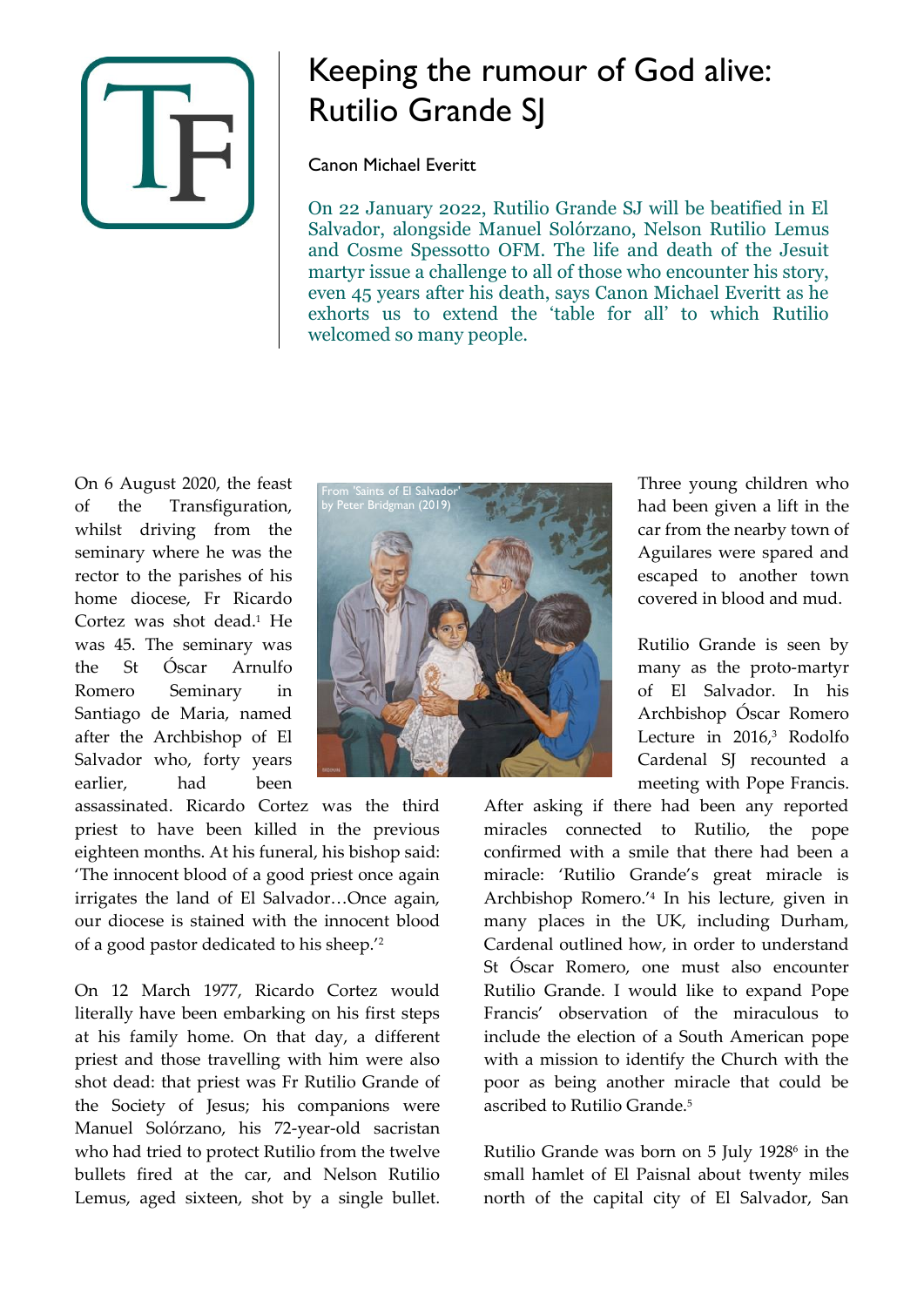Salvador. El Salvador's economy at that time was dominated by coffee production (cotton and sugar being the other main crops), and the wealth and land ownership concentrated on a small group referred to as the oligarchy. Rural poverty was a major issue, with dissenting voices from the poor being met with violent oppression.<sup>7</sup> Rutilio was the youngest of six boys in the family and shortly after his birth his parents' small business and marriage both collapsed. His father left the family to work in Honduras and it is believed his mother died. Whilst his older brothers took up familiar duties, renting a field to grow basic crops, fouryear-old Rutilio had schooling to undertake and became very close to his father's mother. It was with her that he became immersed in the pattern of the Church, both prayer and practicalities, and he also came to see that Christ was there with the people. This meant that for him his image of Jesus was that of a Salvadoran peasant. Rutilio's phrases and clothing always reflected this insight. Jesus for him was 'the man from Nazareth', just as he himself was 'the man from El Paisnal'. Joseph, the patron saint of the town, was 'Mr Saint Joseph'. God was not a distant construct, but a local reality. The sacramental life was not confined to a sanctuary, but in an open 'table for all' located in the heart of daily life.

The family ensured that the earnest boy studied hard, and he valued the labours of his brothers and the care of his grandmother and eldest brother's wife to enable this. In his early teens, the local Archbishop Luis Chávez y González encouraged and mentored him. Óscar Romero reflected on this discernment and call in a homily near the first anniversary of Rutilio's murder. 'In the same way that David, son of Jesse, was called, so too Rutilio was called to begin to walk that road on which day after day he would be led to become a better man.' <sup>8</sup> The homily, which I could have shared in its entirety, reflected on 'Rutilio the man, the Christian, the priest'.

Rutilio entered San José de la Montaña Seminary in 1941 and began his journey to become a member of the Society of Jesus in 1945. Seminary life combined with becoming an adult meant that at times his health suffered. He was a scrupulous student which, with the complexities of his family life, caused moments of nervousness and a strong sense of the cross in his life. His studies took this boy from a small central American hamlet to a national educational centre and then as far afield as Ecuador, Spain and Belgium. He was ordained priest in 1959 in northern Spain, over 5,000 miles away from home, with others taking the family's roles in his ordination. Rutilio was to suffer from what would now be named as 'imposter syndrome' until 1962, his experience of vulnerability and disconnected childhood being one shared with many in El Salvador and from similar situations.

1962 was the beginning of the Second Vatican Council. It had been announced the same year as Rutilio's ordination and ran until 1965 with dramatic consequences for the life of the Catholic Church. There were two newly ordained priests in El Salvador for whom, initially in different ways and then in a unified fashion that led to them both being martyred, the Vatican Council would define their lives and ministry. Óscar Romero and Rutilio Grande shared a similar sociological background and whilst at seminary in El Salvador became friends. This friendship continued despite Rutilio, along with many of the Jesuits in central and South America, embracing the Council's opening-up of the liturgy and life of the Church and Romero's hesitancy at so much, as he perceived it, being potentially lost.

Rutilio returned to El Salvador to teach at the seminary. The Latin America Bishops' Conference in Medellín, Colombia in 1968 grounded the concepts of Vatican II in a way that gave clarity on the need for the Church to live out as a priority the 'option for the poor,' and to create 'base communities' at the local level. Rutilio



**Keeping the rumour of God alive: Rutilio Grande SJ**

Canon Michael Everitt 19 January 2022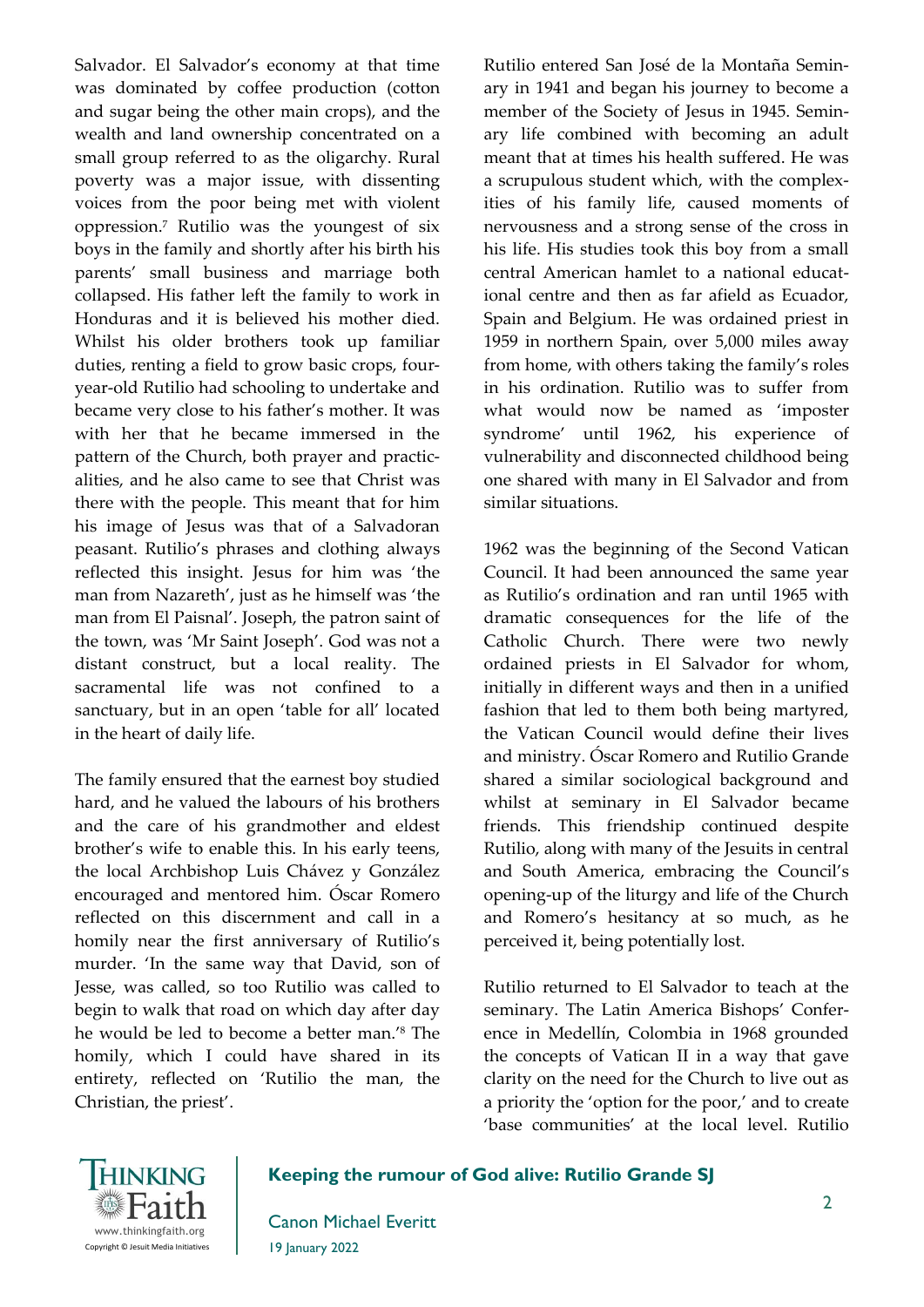ensured that the seminarians were rooted in impoverished communities during their formation rather than remaining within the confines of the seminary, and that the seminarians learnt from lay leaders and not just from clergy. His was a radical view that, in time, tested the friendship between Romero and Rutilio. Rutilio had organised Romero's episcopal ordination service in 1970; however, when the time came, the now Bishop Romero was among those who did not appoint Rutilio to be rector of the seminary. Rutilio went to lead a mission in the desperately poor, politically isolated community of Aguilares in 1972, during a time of increasing unrest within El Salvador. Here he lived out the dynamics of the Church being the 'people of God' and encouraged others into leadership roles because of their faith. Some of them embraced the political movements of the time and Fr Rutilio was seen by the oligarchy to be too politically active.

Rutilio saw all of life in terms of the scriptures and Christ. It was his links with the structures of his community that caused those with power to be uncomfortable. Following the kidnapping and expulsion of a Colombian priest from El Salvador, Rutilio preached that there were too many Cains and Abels in the country: those oppressing and silencing their brothers to keep power, and those being killed by their kinsmen.<sup>9</sup> Living out the words of the Magnificat – 'he lifted up the humble and meek and the rich he hath sent empty away' – in a country of violent suppression, is radical in its basic meaning of returning to the root.

Óscar Romero's name was the one preferred by the oligarchy to become archbishop, to bring these troublesome priests into line. There was great disquiet on his appointment within the rural and poor communities. Rutilio, having reconciled with his friend, tried to encourage those who were unhappy, for he knew that the new archbishop was living out the option for the poor. However, the murder of Rutilio completed this conversion. Rutilio's mentor, the

previous archbishop, was too upset to speak, and so Romero led the local and national Church through the grief over a life taken by oppressors, living out the calling of a bishop as a point of unity.

Rutilio and his companions were not the last martyrs. They were, like the majority of martyrs, from the humblest and marginalised communities.<sup>10</sup> Óscar Romero was to join them three years later. The oppressors, like God, do not see background or status, but a commitment to the way of Christ. They think that by taking the life of people, they can destroy. Christian faith testifies that the opposite is true: the inheritance is shared more abundantly. A vulnerable Salvadoran priest is celebrated throughout the world for living a life for Jesus, for seeking his transfiguration of all society, for extending a table for all God's children.

Fr Rutilio Grande of the Society of Jesus, in his life and death, and following his death, shows to us that the hope of the gospel, especially for those who are often forgotten by the world, extends to all. To embrace this vision and live it out still carries great risk, as Fr Ricardo Cortez's death painfully reminds us. They are, for the contemporary Church, figures of hope. Pope Francis' claim that Óscar Romero is Rutilio's miracle issues a challenge for us all to be similarly changed through our encounter with this humble priest, who welcomed all to God's table.

*Canon Michael Everitt is Canon Pastor at Durham Cathedral.*

*This article is based on an address delivered at Durham Cathedral on 21 February 2021.*



## **Keeping the rumour of God alive: Rutilio Grande SJ**

Canon Michael Everitt 19 January 2022